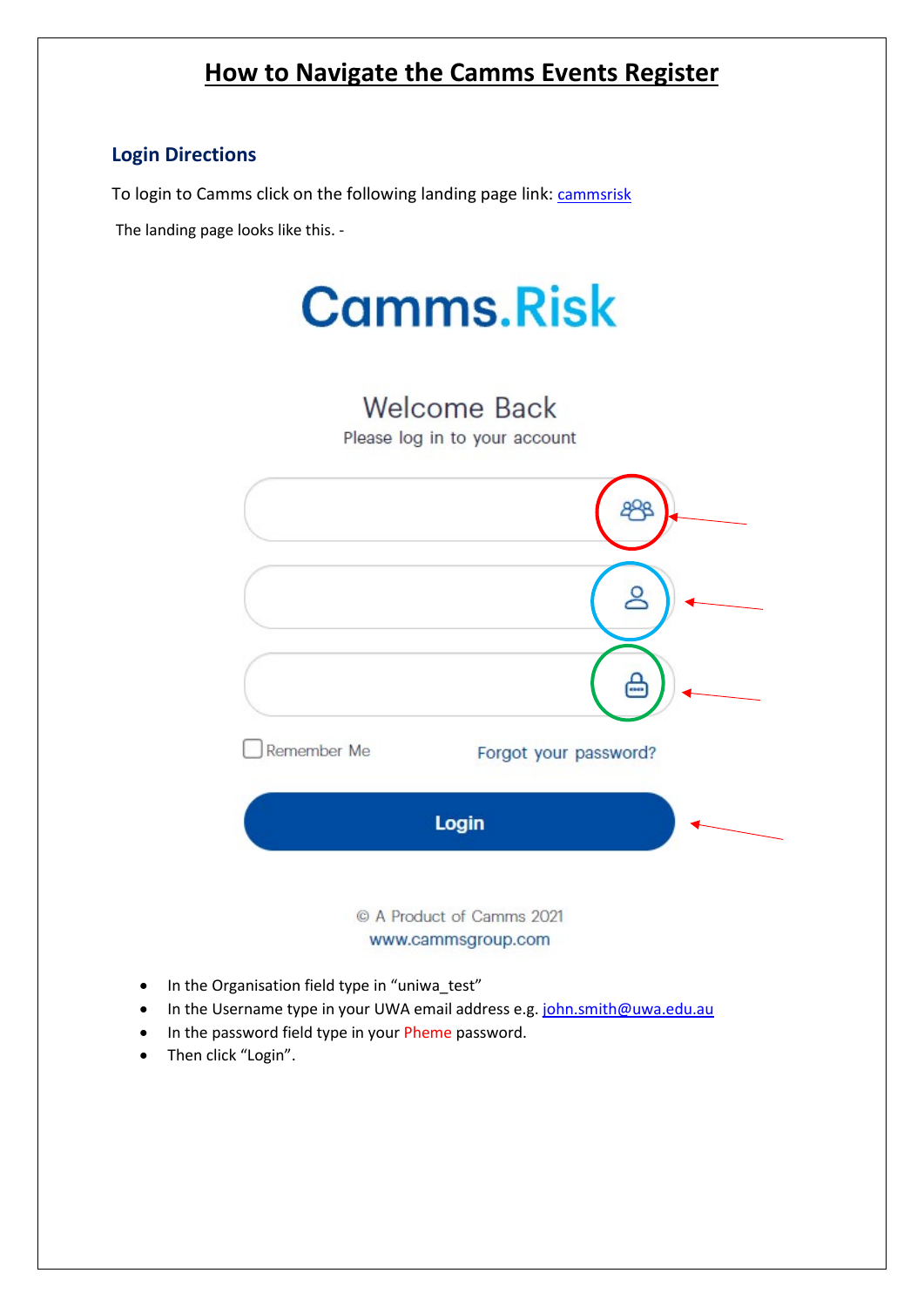## **Reviewing the Events Register**

 $\sqrt{1}$ 

- Once logged in you will be automatically sent to the Events Register.
- The Event Register is a table of all recorded events including incidents, hazards, inspections, audits and risk assessments.
- The Events Register look like the below:
- The table display can be adjusted to show hazards or incidents, including near miss incidents.

| Event $\blacktriangleright$ |                                           |                        |                      |                    |                     | $P$ Filter<br>Show my Event OFF               |
|-----------------------------|-------------------------------------------|------------------------|----------------------|--------------------|---------------------|-----------------------------------------------|
| Hazard                      | Incident<br>Key Risk Audit<br>Inspections | <b>Risk Assessment</b> |                      |                    |                     |                                               |
| Code                        | Title                                     | Category               | Manager / Supervisor | Date Reported      | <b>Risk Rating</b>  | <b>Status</b>                                 |
| IMS - 10                    | Staff member tripped over a raised paver  | Injury / Illness       | Alex Scholz - Test   | 30 Sep 2021 5:47PM |                     | Open                                          |
| <b>IMS</b> - 13             | <b>Bird attack</b>                        | Flora / Fauna          | Alex Scholz - Test   | 30 Sep 2021 7:36PM |                     | Open                                          |
| <b>IMS - 68</b>             | Cut arm on protruding metal pipe.         | Injury / Illness       | Alex Scholz - Test   | 15 Oct 2021 2:56PM | High (H1)           | Open                                          |
| $IMS - 74$                  | Reaction to the poisonous plants          | Flora / Fauna          | Alex Scholz - Test   | 21 Oct 2021 8:38AM |                     | Open                                          |
| 15<br>$\mathbf{v}$          | items per page<br>1 - 4 of 4 items        |                        |                      |                    | 4 <br>$\rightarrow$ | Go to page<br>$\left( 1 \right)$<br><b>bi</b> |

The display is set to default to events with an "Open" Status.

If you would like to review hazards or incidents with a "Closed" status or both you can adjust this by clicking on the "Filter" button.